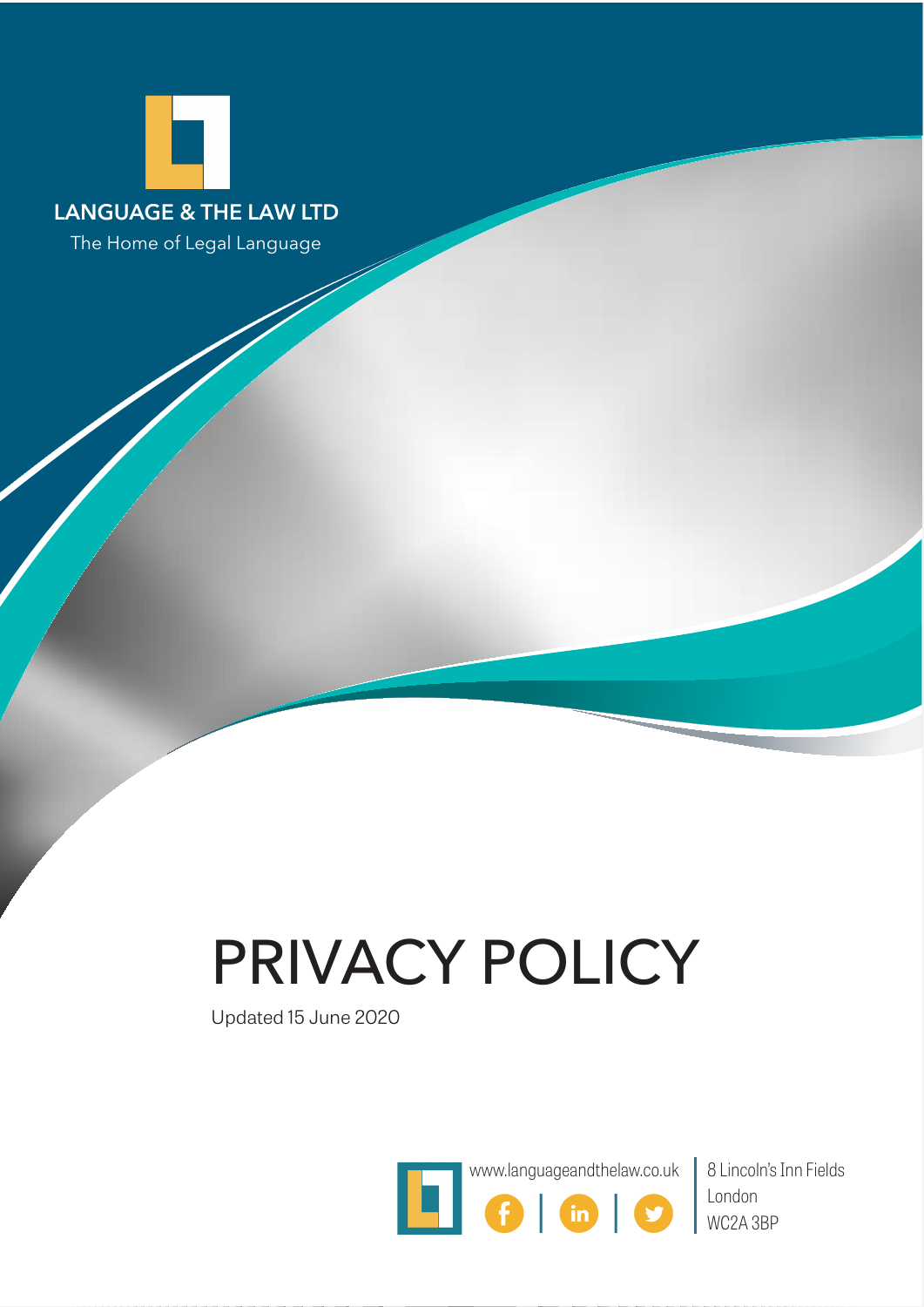## INTRODUCTION

This privacy notice explains how we collect, store and otherwise process your personal information in the course of our business. It also explains who we share this information with, the security mechanisms that we have put in place to protect such information, and how you can contact us in the event that you need further information.

In this policy, the following words shall have the following meanings:

**We** – Language & the Law Limited and the company's employees and "us". "our" and "ourselves" shall be construed accordingly.

**You** – Individuals who are our clients, representatives of our clients, potential clients or our suppliers whose personal information we obtain in the course of our business (except staff and applicants for positions with us and for references) and "your" shall be construed accordingly.

In the course of our business, we may collect, use and be responsible for personal information about you. When we do this we are the 'controller' of this information for the purposes of the GDPR and the United Kingdom Data Protection Act 2018.

If you need to contact us about your data or its processing you can use the contact details at the end of this policy.

## **TOPICS**

- What data do we collect?
- How do we collect your data?
- How will we use your data?
- How do we store your data?
- **Marketing**
- What are your data protection rights?
- What are cookies?
- How do we use cookies?
- What types of cookies do we use?
- How to manage your cookies?
- Privacy policies of other websites
- Changes to our privacy policy
- How to contact us?
- How to contact the appropriate authorities?





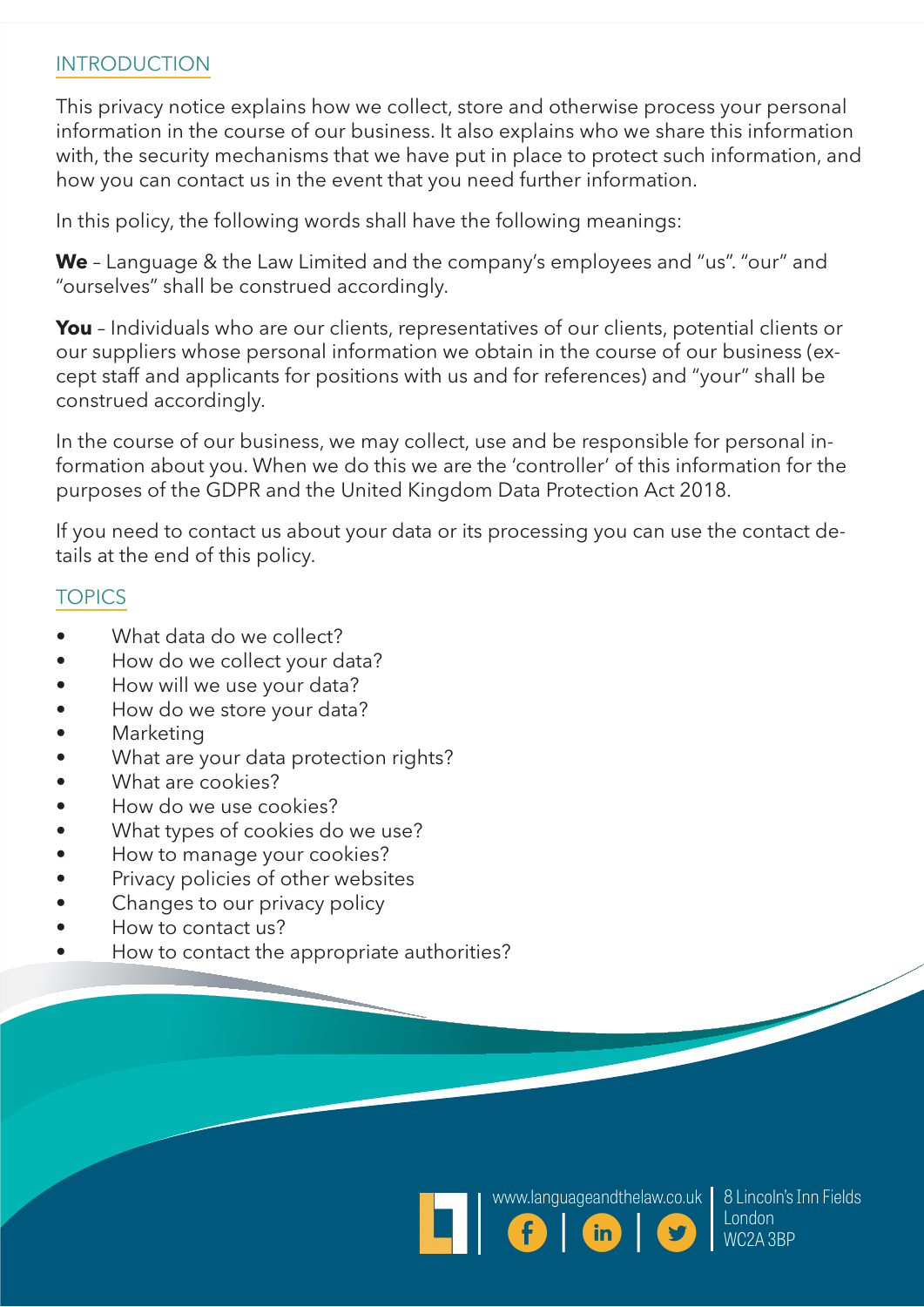## WHAT DATA DO WE COLLECT?

Language & the Law collects the following data:

Official identification information (Name, occupation, business email address, phone number and postal address)

## HOW DO WE COLLECT YOUR DATA?

You directly provide us with most of the data we collect. We collect data and process data when you:

- Register online or place an order for any of our products or services.
- Voluntarily complete a customer survey, provide feedback on any of our message boards, or via e-mail.
- Use or view our website via your browser's cookies.
- Make enquiries through our website.

### HOW WILL WE USE YOUR DATA?

We collect your data so that we can:

For clients:

Process your order, manage your account. Email you with special offers on other products and services we think you might like.

For Suppliers:

- Assign you work
- Manage your accounts

When we process your order, it may send your data to, and also use the resulting information from, credit reference agencies to prevent fraudulent purchases.

## HOW DO WE STORE YOUR DATA?

Where we need to transfer your personal date outside of the European Economic Area, we will put in place appropriate safeguards that are in keeping with the requirements of the Data Protection regulations





8 Lincoln's Inn Fields London WC2A 3BP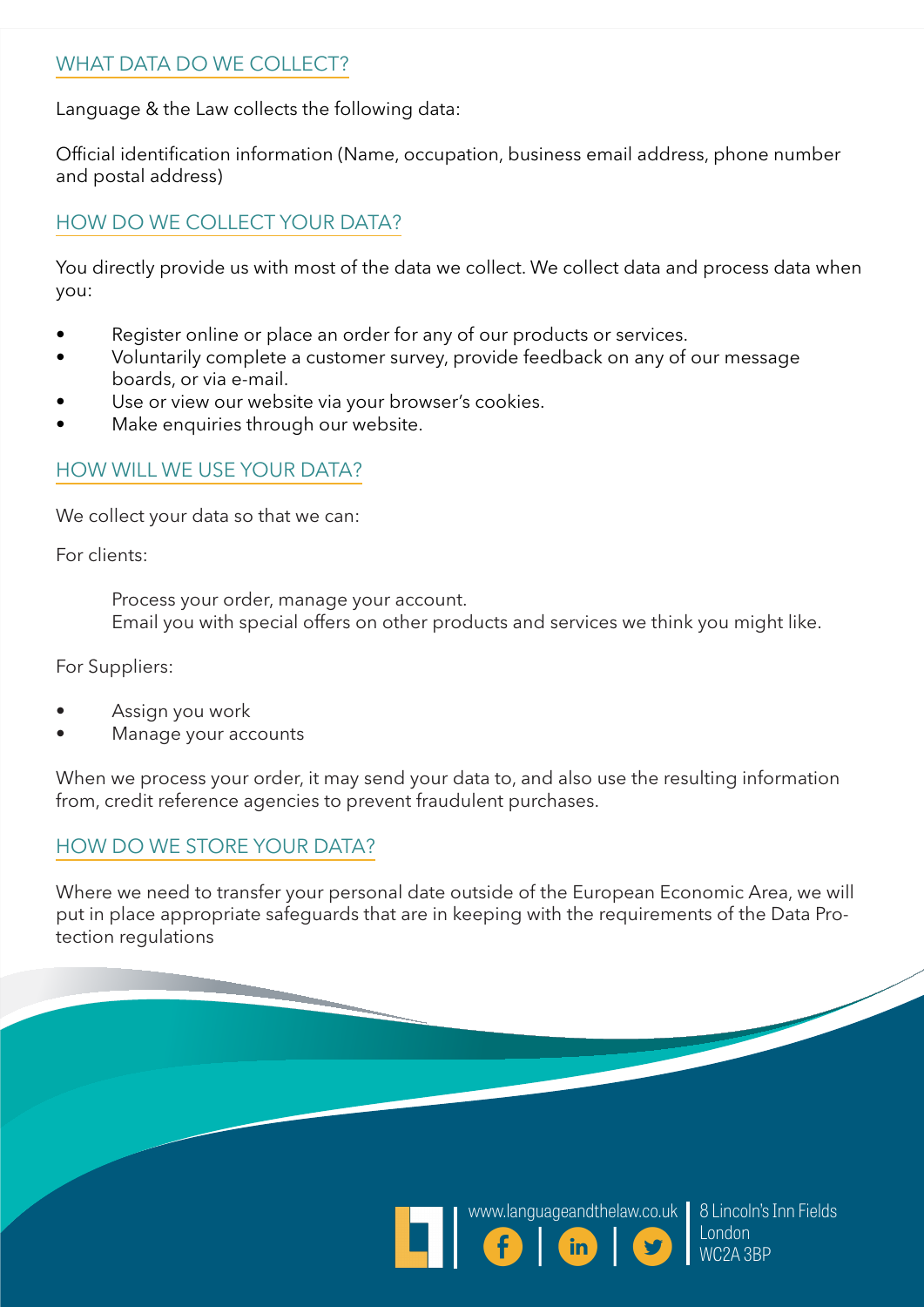By submitting your personal data, you agree to this storing or processing. We will take all steps reasonably necessary to ensure that your data is treated securely and in accordance with this privacy policy. All information you provide to us is stored on our secure servers. Any payment transactions will be encrypted using SSL technology. Where we have given you (or where you have chosen) a password which enables you to access certain parts of our site, you are responsible for keeping this password confidential. We ask you not to share a password with anyone. Unfortunately, the transmission of information via the internet is not completely secure. Although we will do our best to protect your personal data, we cannot guarantee the security of your data transmitted to our site; any transmission is at your own risk. Once we have received your information, we will use strict procedures and security features to try to prevent unauthorised access.

We will keep your information for as long as it is necessary, or permitted, in accordance with the purpose(s) for which it has been collected.

#### MARKETING

We would like to send you information about our products and services which we think you might like. If you have agreed to receive our marketing information, you may always opt out at a later date. You have the right at any time to stop us from contacting you for marketing purposes. If you no longer wish to be contacted for marketing purposes, please click here. What are your data protection rights?

We would like to make sure you are fully aware of all of your data protection rights. Every user is entitled to the following:

- The right to access You have the right to request copies of your personal data.
- The right to rectification You have the right to request that we correct any information which you believe to be inaccurate. You also have the right to request that we complete information that you believe to be incomplete.
- The right to erasure You have the right to request that we erase your personal data, under certain conditions.
- The right to restrict processing You have the right to request that we restrict the processing of your personal data, under certain conditions.
- The right to object to processing You have the right to object to us processing your personal data, under certain conditions.
- The right to data portability You have the right to request that we transfer the data that we have collected to another organisation, or directly to you, under certain conditions.

If you make a request, we have one-month to respond to you. If you would like to exercise any of these rights, please contact us:

+44 0207 871 9488 info@languageandthelaw.co.uk